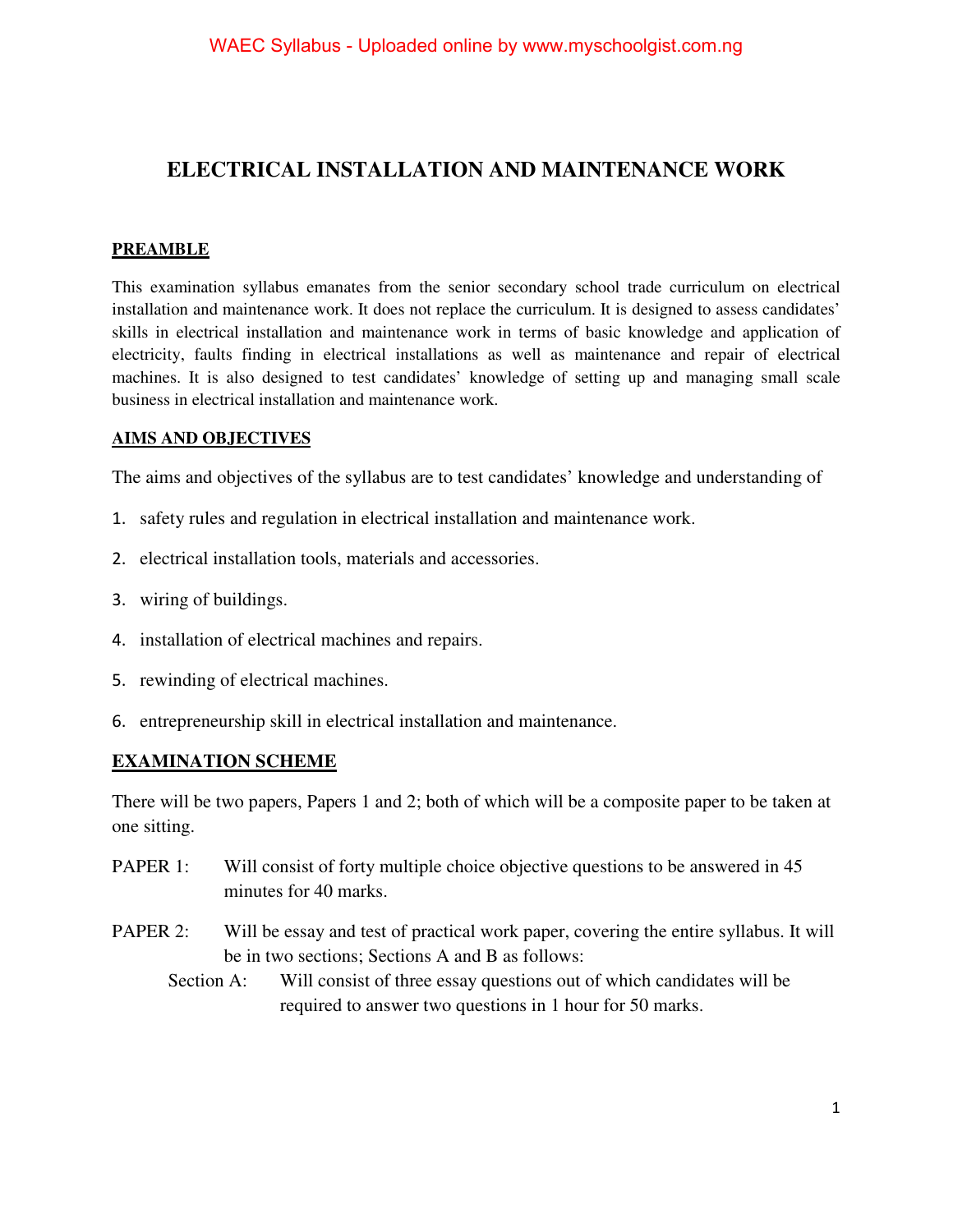Section B: Will be a test of practical work and will contain two compulsory questions drawn from Sections B and C of the syllabus. Candidates will be required to answer the questions in 1 hour 15 minutes for 50 marks.

The paper will therefore take 2 hours 15 minutes and carry 100 marks.

## **DETAILED SYLLABUS**

| <b>CONTENT</b>                                                   | <b>NOTES</b>                                                                                                                                                                                                      |
|------------------------------------------------------------------|-------------------------------------------------------------------------------------------------------------------------------------------------------------------------------------------------------------------|
| A. WORKSHOP SAFETY RULES AND<br><b>REGULATIONS</b>               |                                                                                                                                                                                                                   |
| 1. Hazards in electrical workshop.                               | Causes of accidents, prevention of accidents and<br>precautions to be taken.                                                                                                                                      |
| Dangers in electrical workshop.<br>2.                            | Dangers arising as a result of faulty equipment and<br>tools, chemicals, water, poor joint and insulation<br>strains and moving machines.                                                                         |
| 3. Precautions in handling electrical tools<br>and materials.    | Care and maintenance of electrical tools.                                                                                                                                                                         |
| First-aid for electrical accidents.<br>4.                        | Contents of first-aid box, treatment for cuts, burns<br>and electrical shock. Procedures for first aid (e.g.<br>removing casualty from contact with live wire and<br>administering artificial respiration).       |
| Statutory regulations.<br>5.                                     | Various statutory regulations (electricity supply<br>regulations, factory acts and IEE regulations).<br>Importance, aims and objectives of statutory<br>regulations and applications of statutory<br>regulations. |
| <b>B. ELECTRICAL INSTALLATION</b><br><b>TOOLS, MATERIALS AND</b> |                                                                                                                                                                                                                   |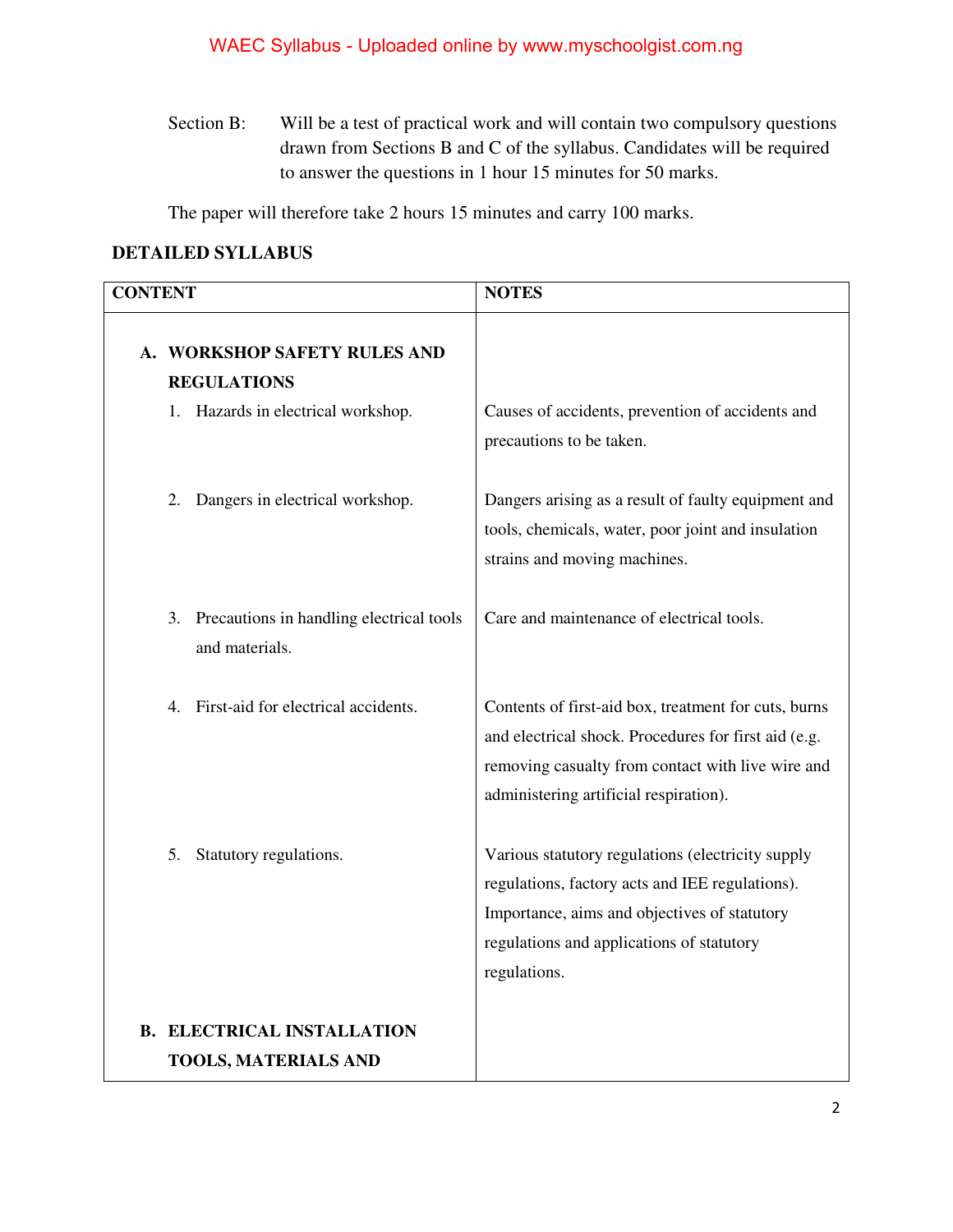# WAEC Syllabus - Uploaded online by www.myschoolgist.com.ng

| <b>ACCESSORIES</b>                           |                                                                                           |
|----------------------------------------------|-------------------------------------------------------------------------------------------|
| Measuring, marking and striking tools.<br>1. | Types and uses of measuring instruments. Types<br>and uses of marking and striking tools. |
|                                              |                                                                                           |
|                                              |                                                                                           |
| Types and preparation of cables.<br>2.       | Types, sizes and preparation of cables. Types of                                          |
|                                              | armoured cables, reasons for armouring, parts of                                          |
|                                              | armoured cables, joints and terminations of<br>armoured cables.                           |
|                                              | Types of data cables (e.g. computer cable, fibre                                          |
|                                              | optics and co-axial cable) and their uses.                                                |
|                                              | Other types of cables (sheathed, screaned or H-                                           |
|                                              | type, gas pressured impregnated and MICC cables)                                          |
| Electrical accessories.<br>3.                | Types of electrical accessories (switches, sockets,                                       |
|                                              | lamp holders, ceiling roses, joint boxes, plugs etc.)                                     |
|                                              | and their uses. Regulations guiding their uses.                                           |
| Cells<br>4.                                  | Types of cells (primary and secondary), working                                           |
|                                              | Principles of cells and construction of a simple cell.                                    |
| <b>WORKSHOP PRACTICE</b>                     |                                                                                           |
| Working drawing.                             | Draw and identify electrical BS symbols (switches,                                        |
|                                              | lamp holders, sockets, cooker control units etc.).                                        |
| Generation, transmission and<br>2.           | Drawing and interpretation of circuit diagrams of                                         |
| distribution systems.                        | generation, transmission and distribution systems.                                        |
|                                              | Wiring drawing and scale drawing of a living room                                         |
| Surface wiring.<br>3.                        | Materials for surface wiring (cables- $1mm2$ ,                                            |
|                                              | $1.5$ mm <sup>2</sup> , clips, nails etc.). Tools for surface wiring                      |
|                                              | (hammers, screw drivers, pliers etc.). Factors                                            |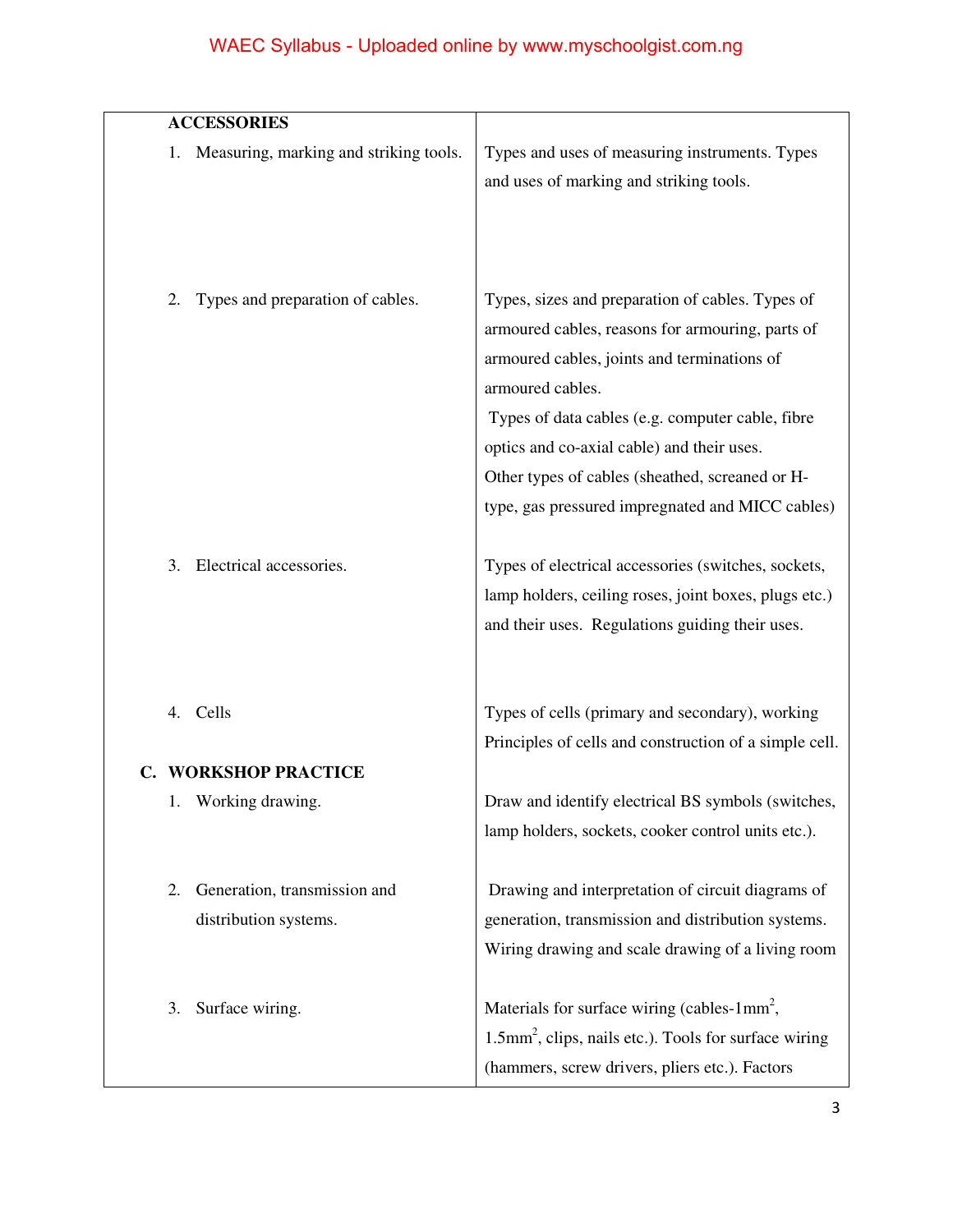|                                         | affecting current rating of cables (e.g. types of    |
|-----------------------------------------|------------------------------------------------------|
|                                         | conductors, ambient temperature and types of         |
|                                         | excess current protection). Wiring a point of light  |
|                                         | controlled from two independent positions.           |
|                                         |                                                      |
|                                         |                                                      |
| Conduit wiring.<br>4.                   | Explain conduit wiring, types (e.g. PVC,             |
|                                         | galvanized, surface and concealed), advantages and   |
|                                         | disadvantages. Identification and uses of conduit    |
|                                         | wiring. Procedures for conduit installation (piping, |
|                                         | wiring and fitting). Types of conduit boxes and      |
|                                         | fittings (end box, angle, tee-4-way, 2-hole loop-in, |
|                                         | junction box, knock-out box, couplers etc.). Tools   |
|                                         | for conduit wiring (bending spring, bending          |
|                                         | machine, hammer, chisel, hacksaw stove etc.).        |
|                                         | Materials for conduit wiring (union gum, conduit     |
|                                         | box, conduit pipes etc.)                             |
|                                         |                                                      |
| Illumination.<br>5.                     | Concept of illumination. Factors affecting           |
|                                         | illumination. Definition of illumination, luminous   |
|                                         | flux and luminous intensity. Types of lamps.         |
|                                         | Mathematical calculation on illumination.            |
|                                         | Measurement of illumination using the photometer.    |
|                                         |                                                      |
| Soldering<br>6.                         | Types of solders and fluxes. Operations and          |
|                                         | maintenance of blow-lamps. The use of pot and        |
|                                         | ladle in soldering cable of big sizes. Soldering of  |
|                                         | joints.                                              |
|                                         | Types of conducting materials (e.g. copper,          |
|                                         | aluminum and silver) and their advantages and dis-   |
|                                         | advantages. Significance of heat transfer on         |
|                                         | conductors.                                          |
| Joints and termination of cables.<br>7. | Tools and materials used in cable jointing; e.g.     |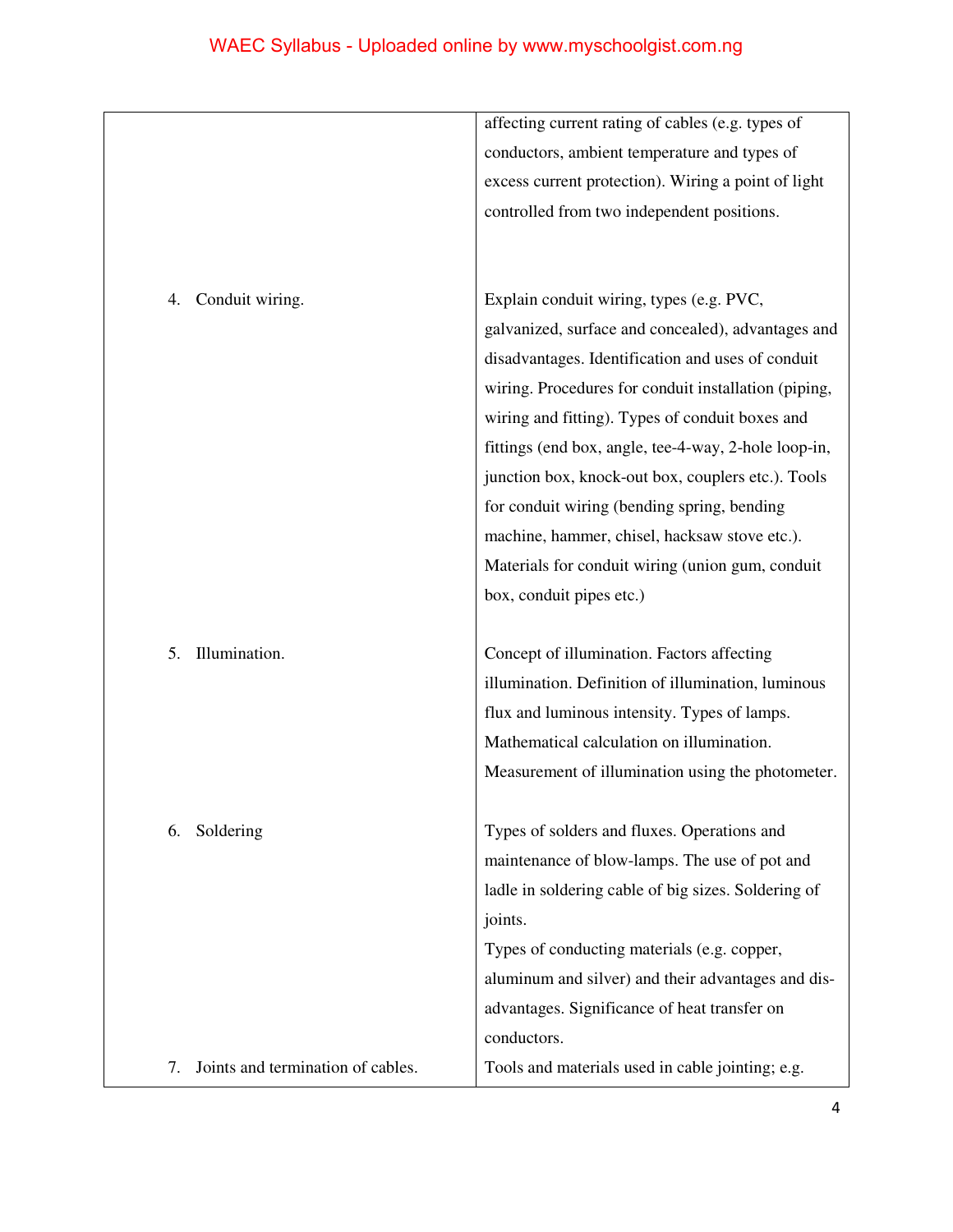## WAEC Syllabus - Uploaded online by www.myschoolgist.com.ng

|                                        | soldering bit, blow-lamp, solder, soldering iron,     |
|----------------------------------------|-------------------------------------------------------|
|                                        | propane gas, pot and ladle, insulated wire and flux.  |
|                                        | Types of insulating materials (e.g. PVC rubber,       |
|                                        | paper, mica and bakelite). Types of joints (e.g. tee, |
|                                        | married, twist, telescope and scarf). Preparation of  |
|                                        | cable for joints and terminations.                    |
| Installation<br>8.                     | MICC cable, preparations of MICC cable for            |
|                                        | termination. Tools and materials used in MICC         |
|                                        | installation. Advantages and disadvantages of         |
|                                        | MICC. Simple surface and industrial installation.     |
|                                        | Types of bus-bar trunking, fabrication of ducts and   |
|                                        | trunking accessories. Requirements of IEE             |
|                                        | regulations on MICC, trunking and ducting.            |
|                                        |                                                       |
| Underground cable installation.<br>9.  | Types of cable for underground electrical             |
|                                        | installation work; e.g. sheathed, screened or         |
|                                        | H-type and gas pressured impregnated.                 |
|                                        | Trench preparation, laying of underground cables,     |
|                                        | tools and materials for underground cable             |
|                                        | installation. IEE regulations for underground cable   |
|                                        | installation.                                         |
|                                        |                                                       |
| 10. Overhead wire installation.        | Tools, cables/wires and equipment used in             |
|                                        | overhead distribution/transmission. Types of          |
|                                        | insulation used for overhead                          |
|                                        | distribution/transmission.                            |
|                                        | Types and uses of stay wires.                         |
|                                        | Drawing of lines and cross-arms. Joints and           |
|                                        | terminations and electrical continuity.               |
|                                        |                                                       |
| 11. Inspection and testing of domestic | Types and sequence of test; e.g. polarity, insulation |
| installation.                          | resistance, earthing and continuity of ring circuit.  |
|                                        | Importance of testing and inspection. Instruments     |
|                                        |                                                       |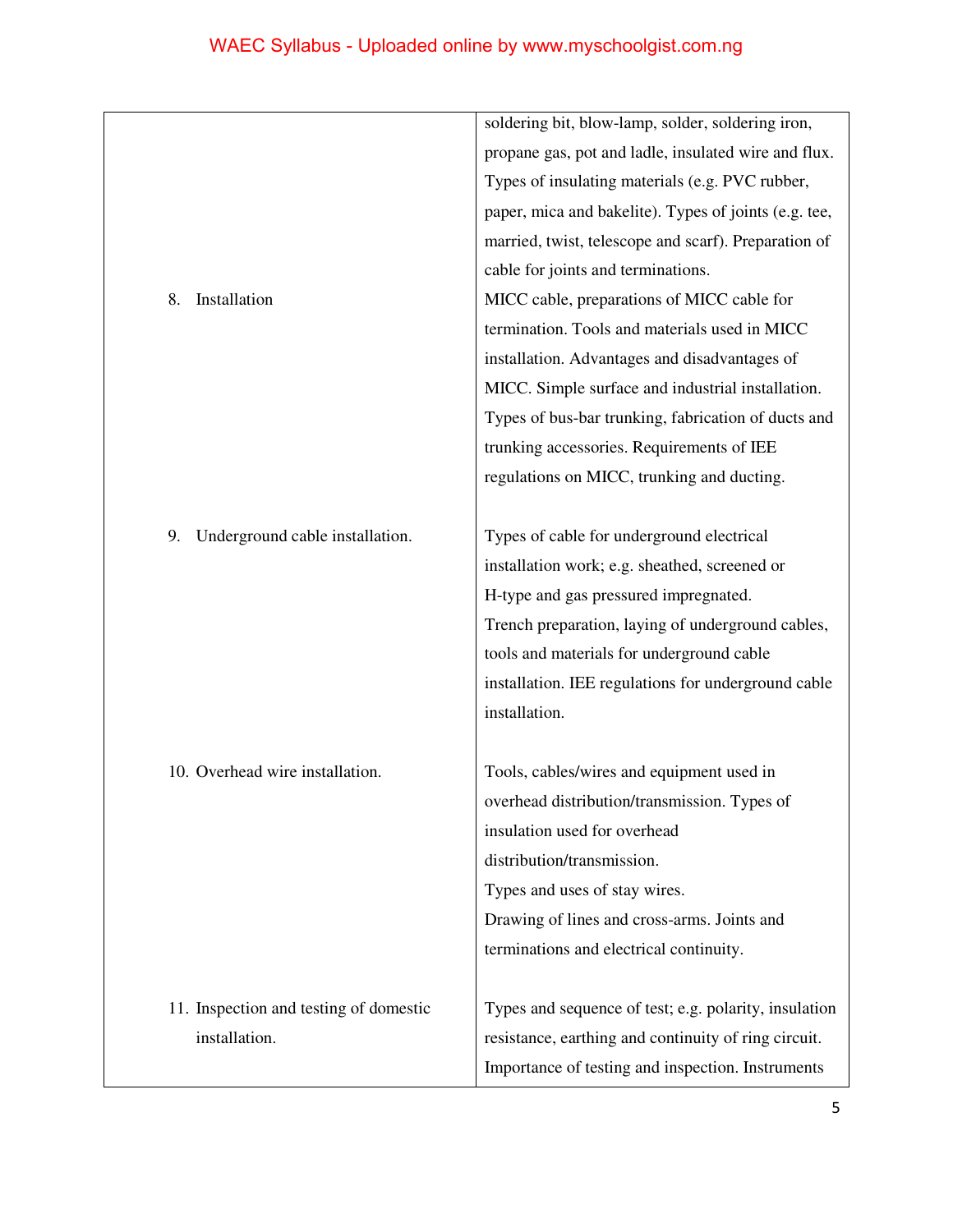## WAEC Syllabus - Uploaded online by www.myschoolgist.com.ng

|                                        | for testing; e.g. Insulator resistance Tester           |
|----------------------------------------|---------------------------------------------------------|
|                                        | (megger), bell set and ohmmeter.                        |
|                                        |                                                         |
| 12. D.C machines.                      | D.C motors and generators—types, identification,        |
|                                        | constructional features, operations and applications.   |
|                                        |                                                         |
| 13. A.C machines.                      | A.C motors and generators—types, identification,        |
|                                        |                                                         |
|                                        | constructional features, operations and applications.   |
|                                        | Differences between D.C and A.C motors; D.C and         |
|                                        | A.C generators.                                         |
|                                        |                                                         |
| 14. Installation of machines.          | Types of enclosure and their applications. Selection    |
|                                        | of suitable starter for different motors; (e.g. star-   |
|                                        | delta, direct-on-line and auto transformer) and their   |
|                                        | principles of operations.                               |
|                                        | Test for correct rotation, short circuit and earth      |
|                                        | fault. Installation of AC and DC machines.              |
|                                        |                                                         |
| 15. Tools and equipment for rewinding  | Identification of tools and equipment for rewinding     |
|                                        |                                                         |
| jobs.                                  | jobs; (hammers screwdrivers spanners, crimpings,        |
|                                        | winding machine, mallets etc.).                         |
|                                        |                                                         |
| 16. Winding drawing.                   | Drawing and interpretation of simple wave and lap       |
|                                        | windings. Application of simple wave and lap            |
|                                        | windings. Determination of coil span per pitch, per     |
|                                        | phase, per pole. Identification of the position of coil |
|                                        | ends on commutator/slip rings for fixed brush on a      |
|                                        | winding diagram.                                        |
|                                        |                                                         |
| 17. Rewinding of single phase electric | Sizes of conductors and types of insulating             |
| motor.                                 | materials used in winding.                              |
|                                        |                                                         |
|                                        | Connection of winding coil using prepared data.         |
|                                        | Continuity and earthing test.                           |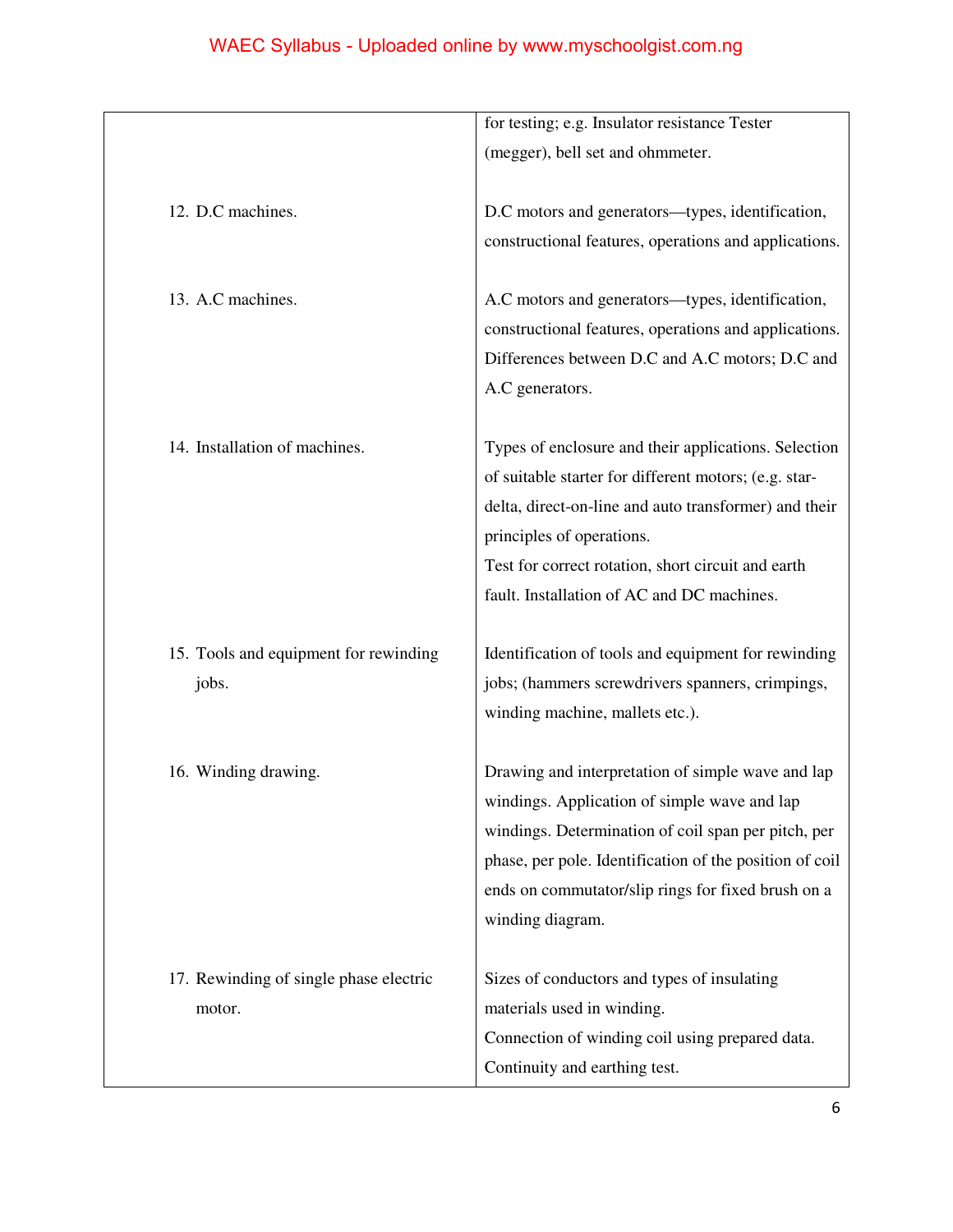| 18. Armature, commutator and slip rings.                            | Skimming of armature, slip rings and commutator-<br>under-cutting. Effectiveness of commutators.                                                                                                                                                                                                                              |
|---------------------------------------------------------------------|-------------------------------------------------------------------------------------------------------------------------------------------------------------------------------------------------------------------------------------------------------------------------------------------------------------------------------|
| D. PROTECTIVE DEVICES AND<br><b>MAINTENANCE</b>                     |                                                                                                                                                                                                                                                                                                                               |
| Installation of protective devices.<br>1.                           | Protective devices (fuses and circuit breakers—<br>voltage and current operated). Working principles<br>and application of fuses and circuit breakers.<br>Regulation guiding installation of protective<br>devices.                                                                                                           |
| Maintenance of electrical equipment.<br>2.                          | Types of maintenance (preventive and corrective).<br>Procedures for machine and equipment<br>maintenance. Grades of lubricants and their<br>application. Constructional features of some<br>electrical appliances (electric heater, boiler,<br>pressing iron etc.).                                                           |
| Dismantling and assembling of<br>3.<br>machines.                    | Procedures for dismantling machines. Methods of<br>collecting data from the name plate. Assembling of<br>machine parts.                                                                                                                                                                                                       |
| Repair of electrical machines,<br>4.<br>equipment and installation. | Causes of faults and breakdown. Signs and<br>symptoms of faults and breakdown. Interpretation<br>of circuit diagrams. Trouble shooting techniques<br>(e.g. detection of bad bearing and other parts).<br>Inspection and testing of machines (e.g.<br>performance test).<br>Sources of fund and sourcing for fund for business |
| E. ENTREPRENEURSHIP IN                                              | takeoff. Proposal writing, budgeting and                                                                                                                                                                                                                                                                                      |
| ELECTRICAL INSTALLATION.                                            | management of business outfit for small scale<br>business. Government rules and regulations as they                                                                                                                                                                                                                           |